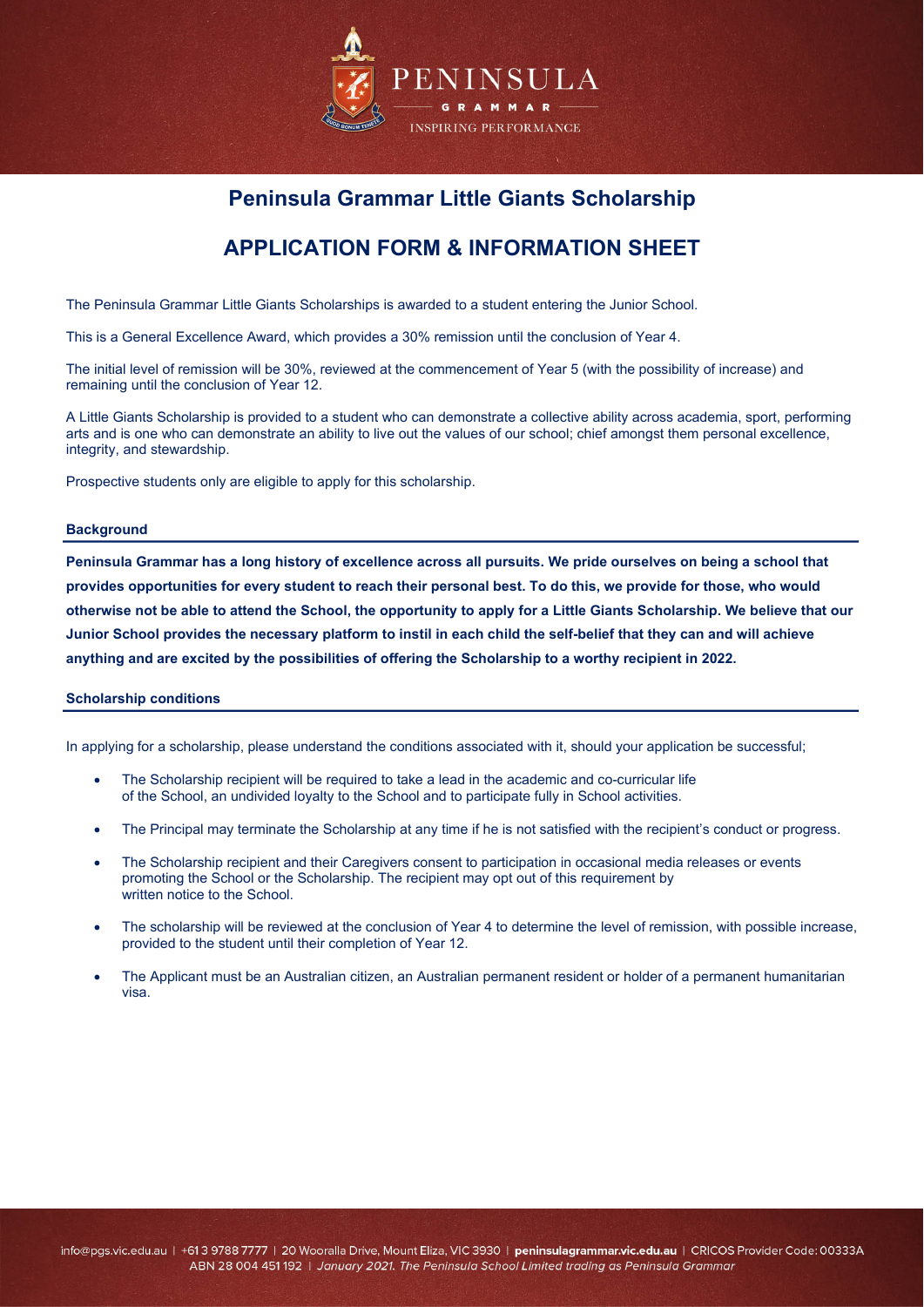

#### **To Apply**

## **To apply for this scholarship, please complete the attached Application Form and return it to The Admissions Office, Attention: Debra de Belle at the School with the required documentation specified in the form. The application may also be emailed to enrolments@pgs.vic.edu.au**

Students who are short-listed for this scholarship will be invited to the School for an interview with Head of Junior School and Deputy Head of Junior School

The Scholarship will be awarded having regard to the student's application and the interview. The recipient will be advised of the outcome of their application within one day of submission.

#### **Suggested documentation required.**

Please provide the following:

## **1. Copies of School Reports:**

#### **2. Information regarding academic and community achievements:**

Copies of any community awards or details of any community commitments.

#### **3. Information regarding co-curricular interests and achievements:**

Please provide information about the Applicant's interests and achievements, including the areas of music, performing arts, sport, etc.

## **4. Any other information that you consider may be relevant to your application.**

We are particularly interested to hear about your child's strengths. Can you please provide us with a description of your child's strengths and how they represent these by their actions?

#### 5. **A handwritten letter by the student which should include brief answers to the following;**

- **Who inspires you to grow and how do they do this?**
- **What do you want to be when you grow up?**
- **Why do you want to come to Peninsula Grammar?**
- **What are your interests and hobbies outside of school?**
- **Can you provide an example of your learning that you are most proud of and why?**

#### **Peninsula Grammar General Excellence Scholarship**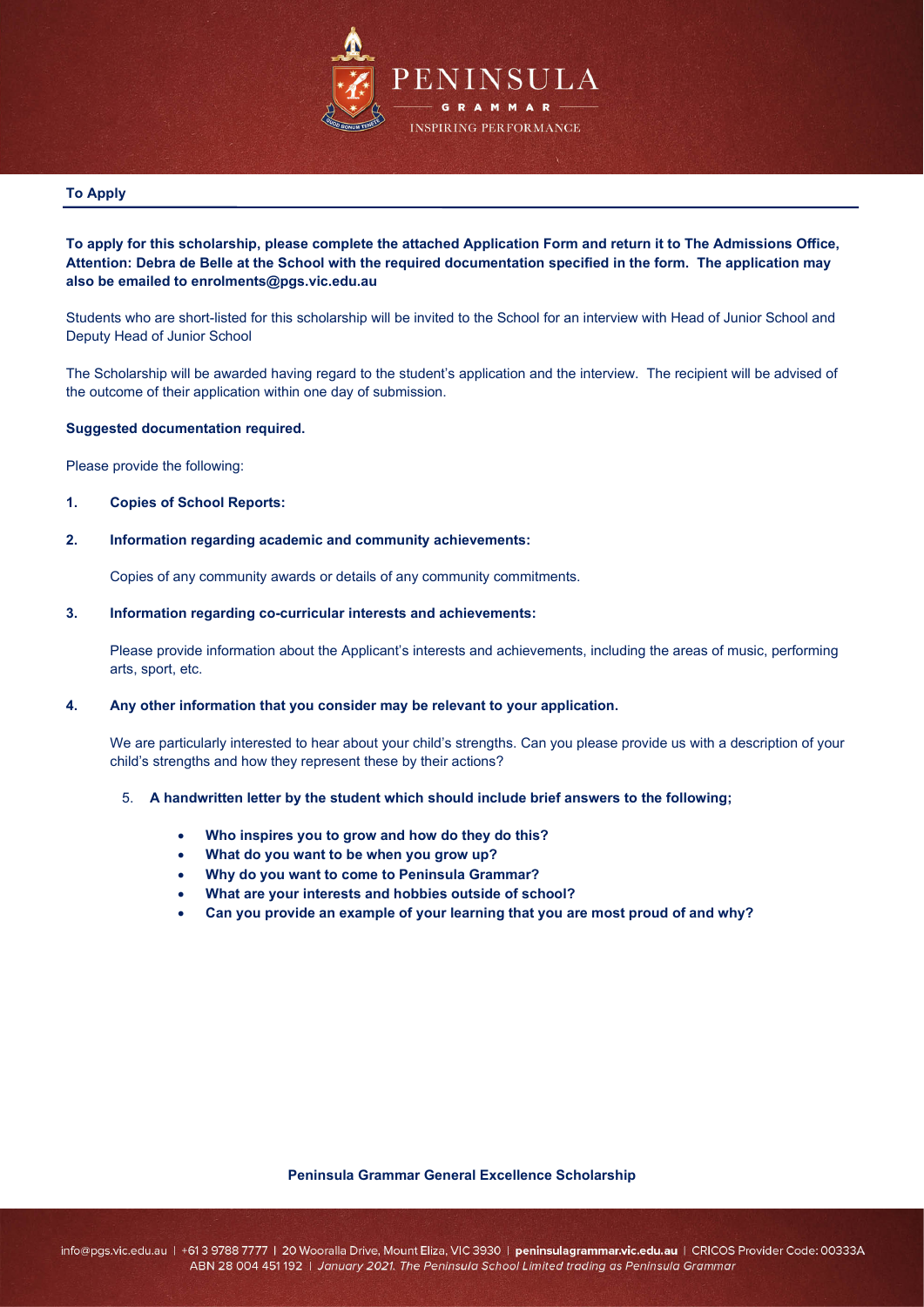

#### **APPLICATION FORM**

| Name of Applicant (student)                                                                                | Male/Female/Other   |
|------------------------------------------------------------------------------------------------------------|---------------------|
| Applicant's residential address                                                                            |                     |
| Who does the Applicant reside with Both Parents/ Mother/Father/Other - please specify and provide details. |                     |
| <b>Telephone No</b>                                                                                        |                     |
|                                                                                                            |                     |
|                                                                                                            | Date of birth       |
|                                                                                                            | Years of attendance |
| Religion/Denomination<br><b>Current School</b><br>Previous School/s                                        | Years of attendance |

| <b>Parent/Caregiver Details</b> |                   |                  |                           |                            |                  |  |
|---------------------------------|-------------------|------------------|---------------------------|----------------------------|------------------|--|
| <b>Caregiver 1/Father</b>       |                   |                  | <b>Caregiver 2/Mother</b> |                            |                  |  |
| <b>Title</b>                    | <b>First Name</b> | <b>Last Name</b> | Title                     | <b>First Name</b>          | <b>Last Name</b> |  |
| <b>Residential Address</b>      |                   |                  |                           | <b>Residential Address</b> |                  |  |
|                                 |                   |                  |                           |                            |                  |  |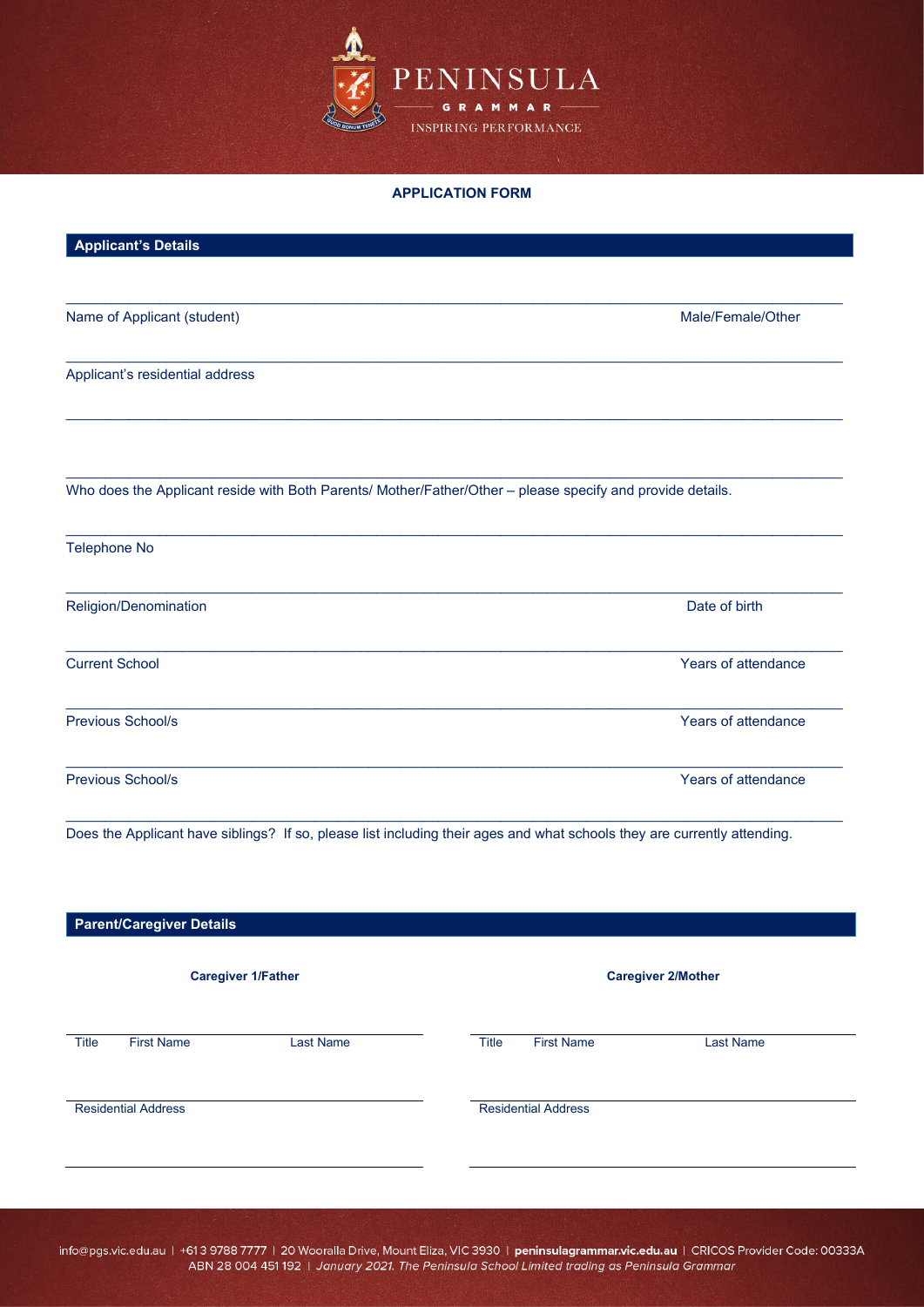

| Town/Suburb               | Postcode | Town/Suburb               | Postcode      |
|---------------------------|----------|---------------------------|---------------|
| <b>Mailing Address</b>    |          | <b>Mailing Address</b>    |               |
| Town/Suburb               | Postcode | Town/Suburb               | Postcode      |
| Telephone - Home          | Mobile   | Telephone - Home          | <b>Mobile</b> |
| Email - Home              |          | Email - Home              |               |
| Occupation                |          | Occupation                |               |
| Employer's Name           |          | <b>Employer's Name</b>    |               |
| <b>Employer's Address</b> |          | <b>Employer's Address</b> |               |
| Telephone - Work          |          | Telephone - Work          |               |
| Email - Work              |          | Email - Work              |               |
| Relationship to Student   |          | Relationship to Student   |               |
|                           |          |                           |               |

# **Scholarship Conditions**

The Applicant and the Caregivers acknowledge that the Scholarship entails certain conditions:

- The Scholarship recipient and his/her Caregivers consent to participation in occasional media releases or events promoting the School, the Scholarship and/or the relevant Trust. The recipient may opt out of this requirement by written notice to the School.
- The Applicant must be an Australian citizen, an Australian permanent resident or holder of a permanent humanitarian visa.